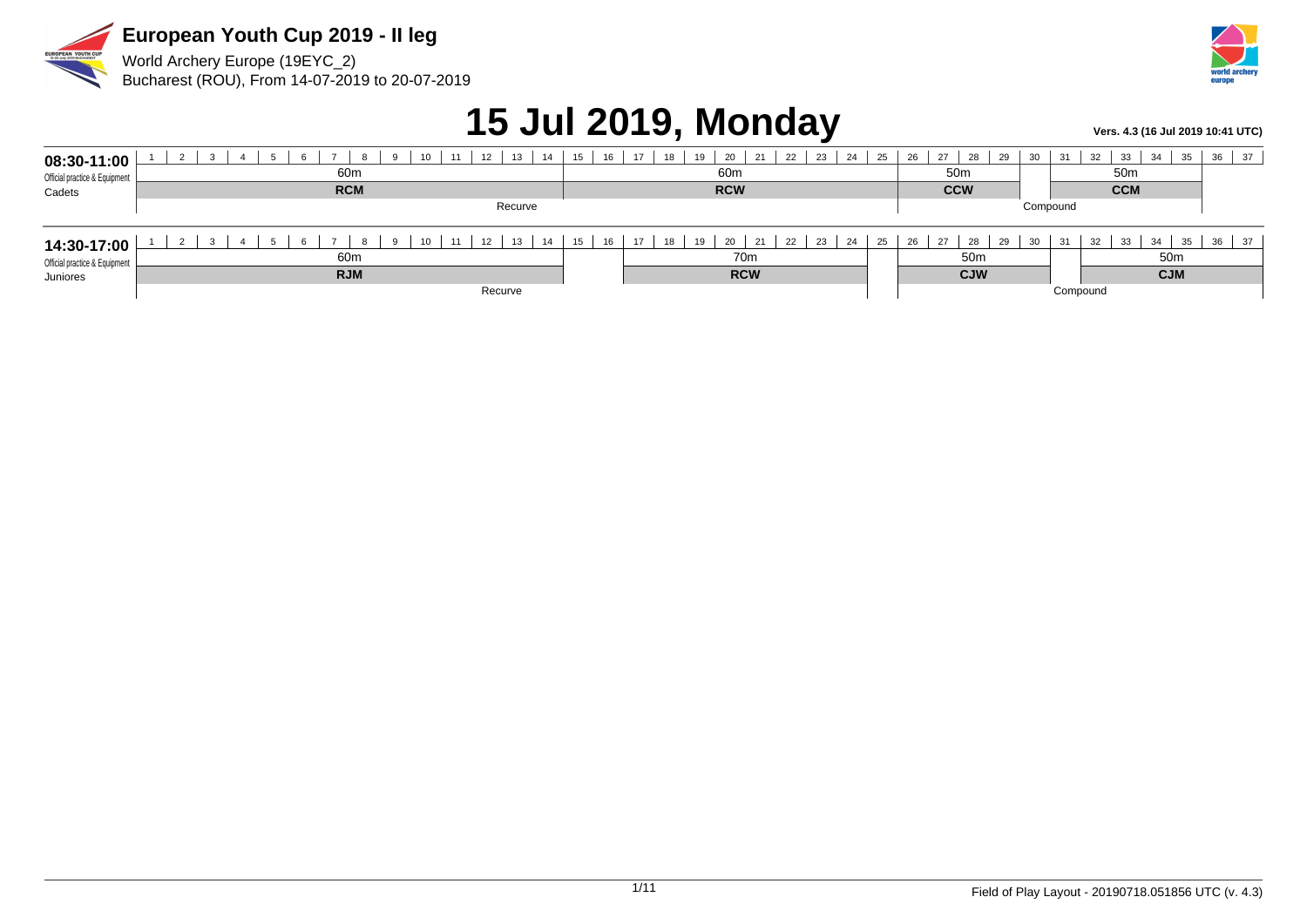

Bucharest (ROU), From 14-07-2019 to 20-07-2019



## 16 Jul 2019, Tuesday *Vers. 4.3 (16 Jul 2019 10:41 UTC***)**

| 08:30-09:00                                                 | 2<br>3 <sup>3</sup><br>12<br>13<br>-5<br>11<br>14<br>6<br>$\mathbf{Q}$<br>10<br>$\overline{4}$<br>-8 | 22<br>23<br>24<br>25<br>16<br>17<br>20<br>15<br>19<br>21<br>18 | 26<br>27<br>28<br>29<br>30 | 37<br>32<br>33<br>35<br>36<br>31<br>34 |
|-------------------------------------------------------------|------------------------------------------------------------------------------------------------------|----------------------------------------------------------------|----------------------------|----------------------------------------|
| Warm up AB/CD format                                        | 60 <sub>m</sub>                                                                                      | 60 <sub>m</sub>                                                | 50 <sub>m</sub>            | 50 <sub>m</sub>                        |
|                                                             | <b>RCM</b>                                                                                           | <b>RCW</b>                                                     | <b>CCW</b>                 | <b>CCM</b>                             |
|                                                             | Recurve                                                                                              |                                                                |                            | Compound                               |
| 09:05-12:30                                                 | $\mathbf{3}$<br>$\overline{2}$<br>$\overline{ }$<br>12<br>13<br>14<br>5<br>$\Omega$                  | 20<br>22<br>23<br>24<br>21<br>25<br>15<br>16<br>17<br>18<br>19 | 26<br>27<br>28<br>29<br>30 | 36 37<br>32<br>33<br>35<br>31<br>34    |
| <b>Qualification Rounds</b>                                 | 60m                                                                                                  | 60 <sub>m</sub>                                                | 50 <sub>m</sub>            | 50 <sub>m</sub>                        |
| Qualification Round Cadets                                  | <b>RCM</b>                                                                                           | <b>RCW</b>                                                     | <b>CCW</b>                 | <b>CCM</b>                             |
|                                                             | Recurve                                                                                              |                                                                |                            | Compound                               |
| 14:30-15:00                                                 | 12<br>2<br>13<br>3<br>14                                                                             | 22<br>20<br>23<br>24<br>25<br>17<br>21<br>15<br>16<br>19<br>18 | 26<br>27<br>28<br>29<br>30 | 35<br>36<br>31<br>32<br>33<br>34<br>37 |
| Warm up AB/CD format                                        | 60 <sub>m</sub>                                                                                      | 70 <sub>m</sub>                                                | 50 <sub>m</sub>            | 50 <sub>m</sub>                        |
|                                                             | <b>RJM</b>                                                                                           | <b>RCW</b>                                                     | <b>CJW</b>                 | <b>CJM</b>                             |
|                                                             | Recurve                                                                                              |                                                                |                            | Compound                               |
| 15:05-18:30                                                 | $\overline{ }$                                                                                       |                                                                |                            |                                        |
|                                                             | 2<br>$\mathbf{3}$<br>12<br>13<br>11<br>14                                                            | 20<br>22<br>23<br>24<br>16<br>17<br>21<br>25<br>15<br>19<br>18 | 26<br>27<br>28<br>29<br>30 | 36<br>37<br>32<br>33<br>35<br>31<br>34 |
|                                                             | 60m                                                                                                  | 70m                                                            | 50 <sub>m</sub>            | 50m                                    |
| <b>Qualification Rounds</b><br>Qualification Round Juniores | <b>RJM</b>                                                                                           | <b>RCW</b>                                                     | <b>CJW</b>                 | <b>CJM</b>                             |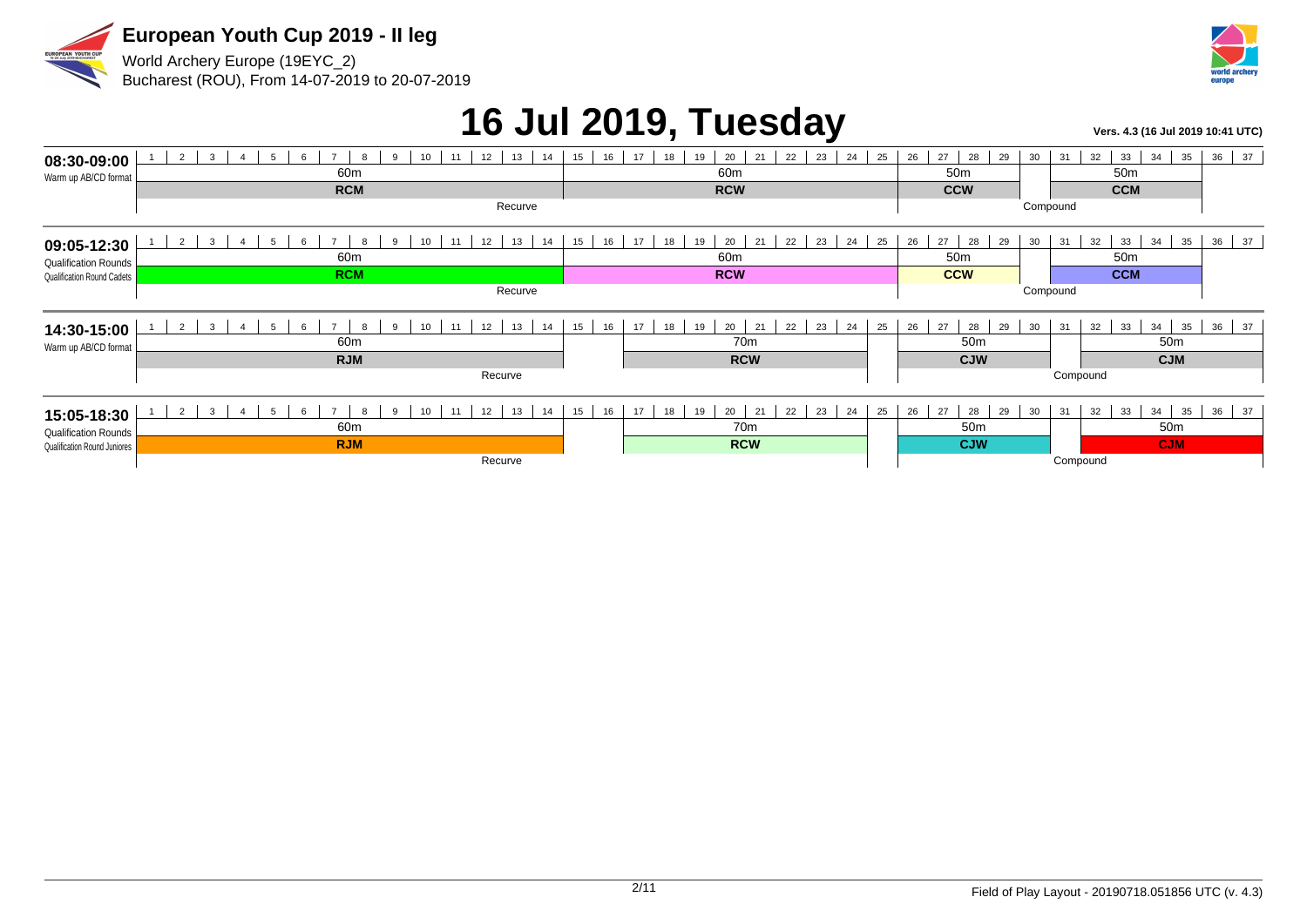

World Archery Europe (19EYC\_2) Bucharest (ROU), From 14-07-2019 to 20-07-2019



### **17 Jul 2019, Wednesday Vers. 4.3 (16 Jul 2019 10:41 UTC)**

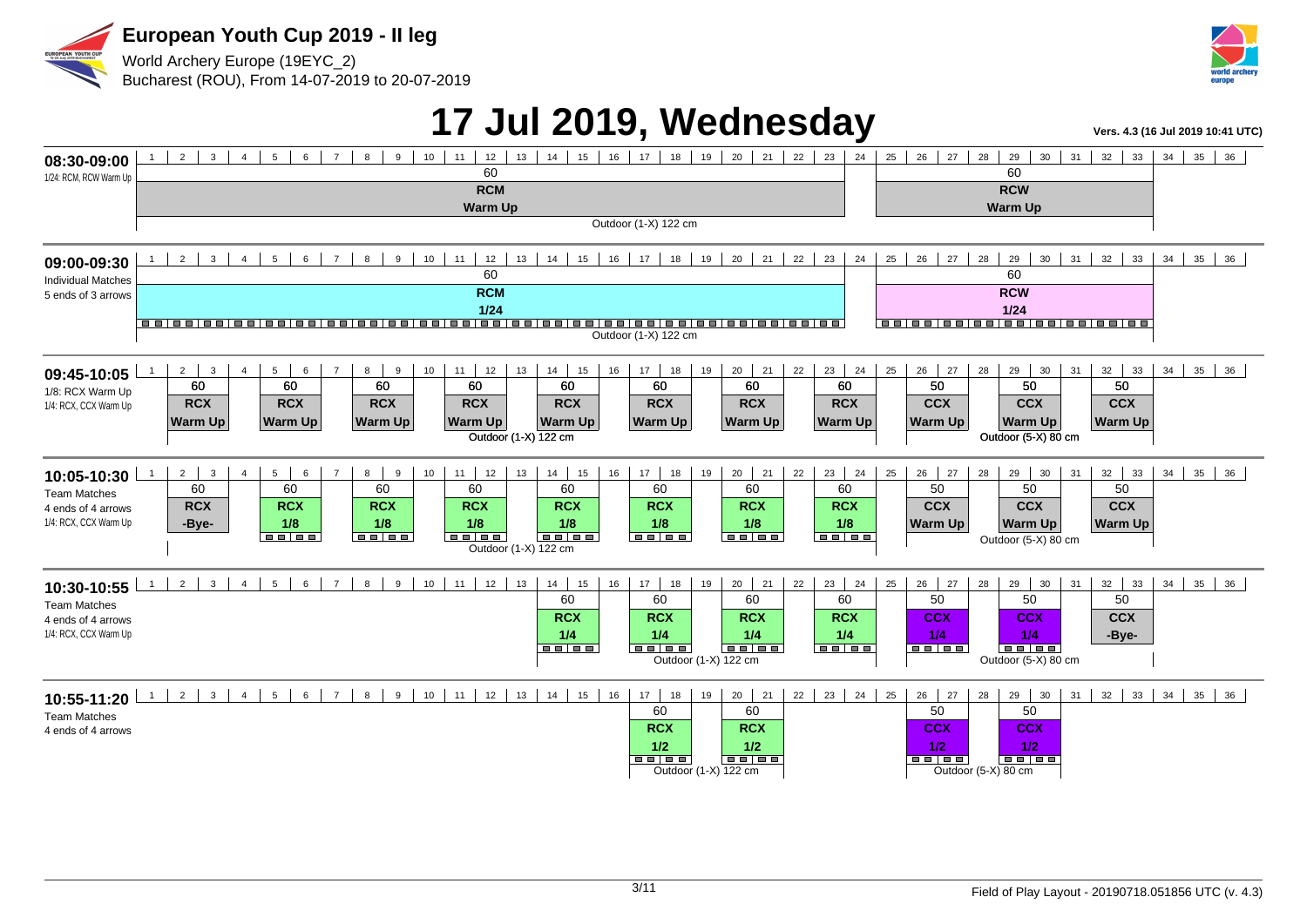



#### **17 Jul 2019, Wednesday (Continue) Vers. 4.3 (16 Jul 2019 10:41 UTC)**

| 11:45-12:15<br>1/24: RJM Warm Up<br>1/16: CJM, CJW Warm Up                        | 2 <sup>1</sup><br>$\overline{\mathbf{3}}$<br>$5-1$<br>6<br>$\overline{7}$<br>$8 \mid 9 \mid$<br>10<br>$\overline{4}$<br>11<br>12<br>70<br><b>RJM</b><br><b>Warm Up</b><br>Outdoor (1-X) 122 cm                                                                                                                                         | $13$   $14$   $15$   $16$   $17$   $18$   $19$   $20$   $21$   $22$  <br>$23 \mid 24 \mid 25 \mid$                                                                                                                                                          | 26 27<br>28<br>29<br>34<br>35<br>30 <sup>1</sup><br>31<br>32<br>33<br>36<br>50<br>50<br><b>CJM</b><br><b>CJW</b><br><b>Warm Up</b><br><b>Warm Up</b><br>Outdoor (5-X) 80 cm                                                                    |
|-----------------------------------------------------------------------------------|----------------------------------------------------------------------------------------------------------------------------------------------------------------------------------------------------------------------------------------------------------------------------------------------------------------------------------------|-------------------------------------------------------------------------------------------------------------------------------------------------------------------------------------------------------------------------------------------------------------|------------------------------------------------------------------------------------------------------------------------------------------------------------------------------------------------------------------------------------------------|
| 12:15-12:45<br><b>Individual Matches</b><br>5 ends of 3 arrows                    | 3 <sup>1</sup><br>$5 \mid$<br>$6 \mid$<br>10<br>$11$ 12<br>13<br>$14$ 15<br>$2 \mid$<br>$\overline{4}$<br>$\overline{7}$<br>9<br>8<br>70<br><b>RJM</b><br>1/24<br><u> colosicalesicales colosicales colosicales colosicales colosicales</u><br>Outdoor (1-X) 122 cm                                                                    | 19   20   21   22  <br>$16$   17  <br>18<br>$23 \mid 24 \mid 25 \mid$                                                                                                                                                                                       | 26   27  <br>28<br>29 30<br>35<br>31<br>32<br>33<br>34<br>36<br>50<br>$\overline{50}$<br><b>CJM</b><br>CJW<br>1/16<br>1/16<br><b>Belee   ee   ee   ee  </b><br><b>TELE</b><br>Outdoor (5-X) 80 cm                                              |
| 14:15-14:35<br>1/8: RJX Warm Up<br>1/4: RJX, CJX Warm Up                          | 11<br>14<br>$2 \mid$<br>$\mathbf{3}$<br>$5-1$<br>10<br>12<br>13<br>15<br>16<br>$\overline{4}$<br>6<br>8<br>9<br>70<br>70<br>70<br>70<br>70<br><b>RJX</b><br><b>RJX</b><br><b>RJX</b><br><b>RJX</b><br><b>RJX</b><br><b>Warm Up</b><br><b>Warm Up</b><br><b>Warm Up</b><br><b>Warm Up</b><br><b>Warm Up</b><br>Outdoor (1-X) 122 cm     | 20<br>22<br>23   24<br>17<br>18<br>19<br>21<br>25<br>70<br>70<br>70<br><b>RJX</b><br><b>RJX</b><br><b>RJX</b><br><b>Warm Up</b><br><b>Warm Up</b><br><b>Warm Up</b>                                                                                         | $26$   27<br>28<br>29<br>30<br>31<br>32<br>35<br>33<br>34<br>36<br>50<br>50<br>50<br>50<br><b>CJX</b><br><b>CJX</b><br><b>CJX</b><br><b>CJX</b><br><b>Warm Up</b><br><b>Warm Up</b><br><b>Warm Up</b><br><b>Warm Up</b><br>Outdoor (5-X) 80 cm |
| 14:35-15:00<br><b>Team Matches</b><br>4 ends of 4 arrows<br>1/4: RJX, CJX Warm Up | $5 \mid$<br>$8 \mid 9$<br>$11$   12<br>$14$ 15<br>$2 \mid$<br>$\overline{7}$<br>10<br>13<br>16<br>$\mathbf{3}$<br>$\overline{4}$<br>6<br>70<br>70<br>70<br>70<br>70<br><b>RJX</b><br><b>RJX</b><br><b>RJX</b><br><b>RJX</b><br><b>RJX</b><br>1/8<br>1/8<br>1/8<br>-Bye-<br>1/8<br><b>BB BB</b><br><b>BB BB</b><br>Outdoor (1-X) 122 cm | 17<br>$20 \mid 21$<br>$23 \mid 24$<br>18<br>19<br>22<br>25<br>70<br>70<br>70<br><b>RJX</b><br><b>RJX</b><br><b>RJX</b><br>1/8<br>1/8<br>1/8<br><b>BB BB</b><br><b>BB BB</b>                                                                                 | 26 27<br>29<br>32<br>28<br>30<br>31<br>33<br>34<br>35<br>36<br>50<br>50<br>50<br>50<br><b>CJX</b><br><b>CJX</b><br><b>CJX</b><br><b>CJX</b><br><b>Warm Up</b><br><b>Warm Up</b><br><b>Warm Up</b><br><b>Warm Up</b><br>Outdoor (5-X) 80 cm     |
| 15:00-15:25<br><b>Team Matches</b><br>4 ends of 4 arrows                          | $14$ 15<br>$2 \mid$<br>6 7 8 9<br>$10$ 11 12 13<br>3<br>$5 \mid$<br>16<br>$1 \quad$<br>4<br>70<br><b>RJX</b><br>1/4<br><b>.</b>                                                                                                                                                                                                        | $23 \mid 24$<br>17<br>$20 \mid 21 \mid$<br>18<br>19<br>22<br>25<br>70<br>70<br>70<br><b>RJX</b><br><b>RJX</b><br><b>RJX</b><br>1/4<br>1/4<br>1/4<br>$\blacksquare$ $\blacksquare$ $\blacksquare$ $\blacksquare$<br><del>ooloo</del><br>Outdoor (1-X) 122 cm | 26 27<br>$29 \mid 30$<br>32<br>$35 \mid 36$<br>28<br>31<br>33<br>34<br>50<br>50<br>50<br>50<br><b>CJX</b><br><b>CJX</b><br><b>CJX</b><br><b>CJX</b><br>1/4<br>1/4<br>1/4<br>1/4<br><b>BB BB</b><br><b>THE THE</b><br>Outdoor (5-X) 80 cm       |
| 15:25-15:50<br><b>Team Matches</b><br>4 ends of 4 arrows                          | $6 \mid 7 \mid 8 \mid 9 \mid$<br>$10$ 11<br>12<br>13<br>$14$ 15 16<br>$2 \mid$<br>$3^{\circ}$<br>$5 \mid$<br>$\overline{4}$<br>$\overline{1}$                                                                                                                                                                                          | 17<br>$20 \mid 21$<br>$22 \mid 23 \mid 24 \mid 25$<br>19<br>18<br>70<br>70<br><b>RJX</b><br><b>RJX</b><br>1/2<br>1/2<br><b>BB 88</b><br><b>.</b><br>Outdoor (1-X) 122 cm                                                                                    | 26 27<br>28<br>29<br>32<br>30<br>31<br>33<br>34<br>35<br>36<br>50<br>50<br><b>CJX</b><br><b>CJX</b><br>1/2<br>1/2<br><b>BB 88</b><br><b>BB BB</b><br>Outdoor (5-X) 80 cm                                                                       |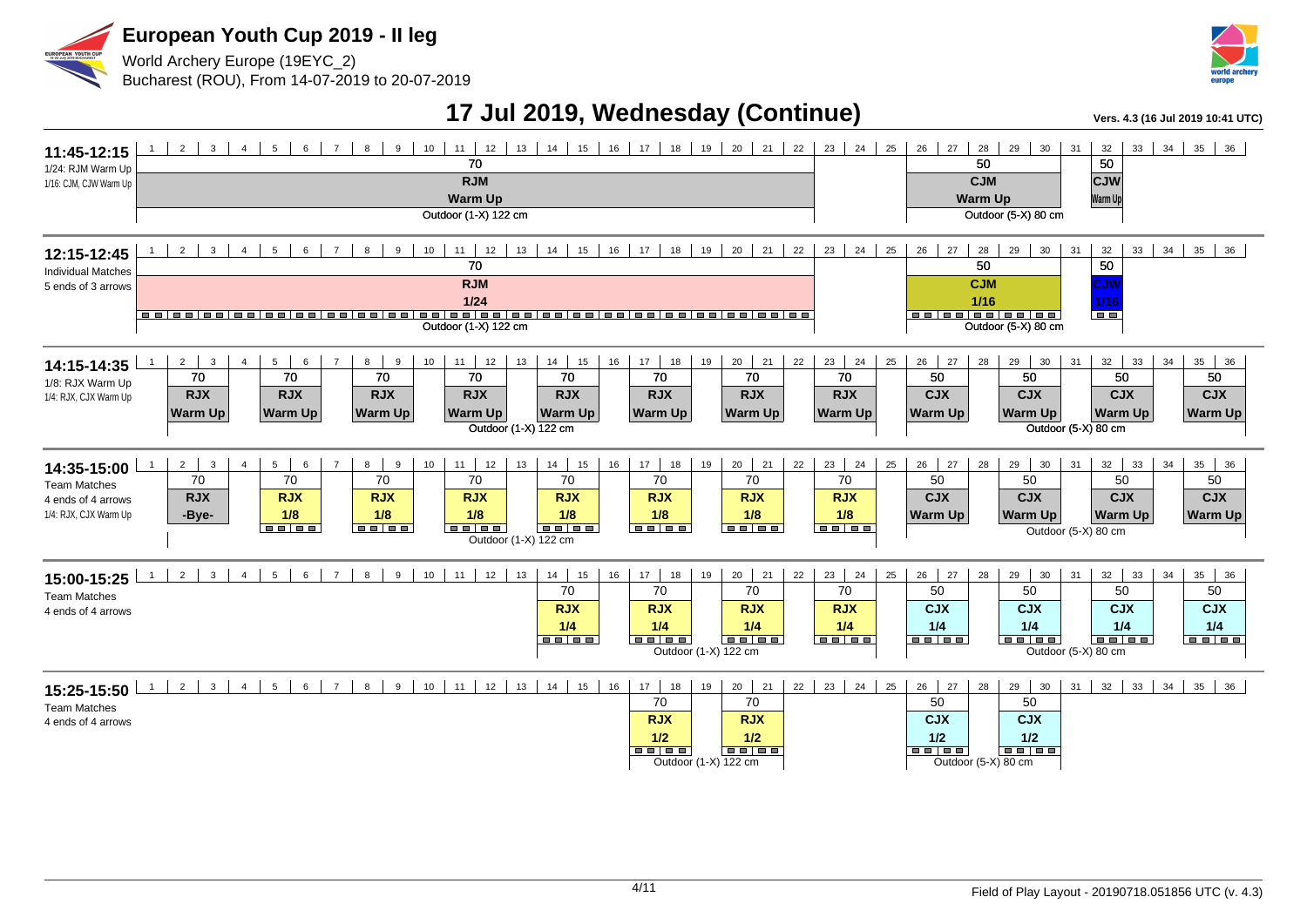

World Archery Europe (19EYC\_2) Bucharest (ROU), From 14-07-2019 to 20-07-2019



#### **17 Jul 2019, Wednesday (Continue) Vers. 4.3 (16 Jul 2019 10:41 UTC)**

| 16:00-16:20<br><b>Team Matches</b><br>4 ends of 4 arrows | $1 \mid$<br>$\overline{2}$<br>50<br><b>CCX</b><br><b>Bronze</b><br><b>BB 88</b><br>Outdoor (5-X) 80 cm | $\mathbf{3}$<br>5<br>$\overline{4}$    | 6<br>$\overline{7}$<br>8              | 10<br>9                | 12<br>13<br>11           | 15<br>14 | 16<br>17<br>18 | 20<br>21<br>19 | 22<br>23<br>24 | 25<br>26 | 27<br>28<br>29 | 30<br>31<br>32 | 33<br>34<br>35<br>36 |
|----------------------------------------------------------|--------------------------------------------------------------------------------------------------------|----------------------------------------|---------------------------------------|------------------------|--------------------------|----------|----------------|----------------|----------------|----------|----------------|----------------|----------------------|
| 16:20-16:40<br><b>Team Matches</b><br>4 ends of 4 arrows | $\overline{2}$<br>1<br>50<br><b>CCX</b><br><b>Gold</b><br><b>BEE</b><br>Outdoor (5-X) 80 cm            | $\overline{4}$<br>5<br>$\mathbf{3}$    | 6<br>$\overline{7}$<br>8              | 9<br>10                | 12<br>13<br>11           | 14<br>15 | 16<br>17<br>18 | 19<br>20<br>21 | 22<br>23<br>24 | 25<br>26 | 27<br>28<br>29 | 30<br>31<br>32 | 34<br>33<br>35<br>36 |
| 16:40-17:00<br><b>Team Matches</b><br>4 ends of 4 arrows | $\overline{2}$<br>1<br>50<br><b>CJX</b><br><b>Bronze</b><br>Outdoor (5-X) 80 cm                        | $\mathbf{3}$<br>5<br>$\overline{4}$    | 6<br>$\overline{7}$<br>8              | $\boldsymbol{9}$<br>10 | 12<br>11<br>13           | 15<br>14 | 16<br>17<br>18 | 20<br>21<br>19 | 22<br>23<br>24 | 25<br>26 | 27<br>28<br>29 | 30<br>32<br>31 | 34<br>35<br>33<br>36 |
| 17:00-17:20<br><b>Team Matches</b><br>4 ends of 4 arrows | $\overline{2}$<br>1<br>50<br><b>CJX</b><br>Gold<br>Outdoor (5-X) 80 cm                                 | $\mathbf{3}$<br>$\overline{4}$<br>5    | 6<br>$\overline{7}$<br>8              | 9<br>10                | 12<br>13<br>11           | 15<br>14 | 16<br>17<br>18 | 19<br>20<br>21 | 22<br>23<br>24 | 25<br>26 | 28<br>27<br>29 | 30<br>32<br>31 | 34<br>35<br>33<br>36 |
| 17:20-17:35<br><b>Team Matches</b><br>4 ends of 4 arrows | 1<br>$\overline{2}$<br>60<br><b>RCX</b><br><b>Bronze</b><br>Outdoor (1-X) 122 cm                       | $\overline{4}$<br>$5\overline{5}$<br>3 | $6\phantom{a}$<br>8<br>$\overline{7}$ | 9<br>10 <sup>1</sup>   | 12<br>$13 \mid 14$<br>11 | 15       | 16<br>17<br>18 | 20<br>19<br>21 | 22<br>23<br>24 | 25<br>26 | 28<br>29<br>27 | 30<br>31<br>32 | 33<br>34<br>35<br>36 |
| 17:35-17:50<br><b>Team Matches</b><br>4 ends of 4 arrows | $\overline{2}$<br>1<br>60<br><b>RCX</b><br>Gold<br>Outdoor (1-X) 122 cm                                | $\mathbf{3}$<br>$\overline{4}$<br>5    | 6<br>8<br>$\overline{7}$              | 9<br>10                | 12<br>13<br>11           | 14<br>15 | 16<br>17<br>18 | 20<br>21<br>19 | 22<br>23<br>24 | 25<br>26 | 28<br>29<br>27 | 30<br>31<br>32 | 33<br>34<br>35<br>36 |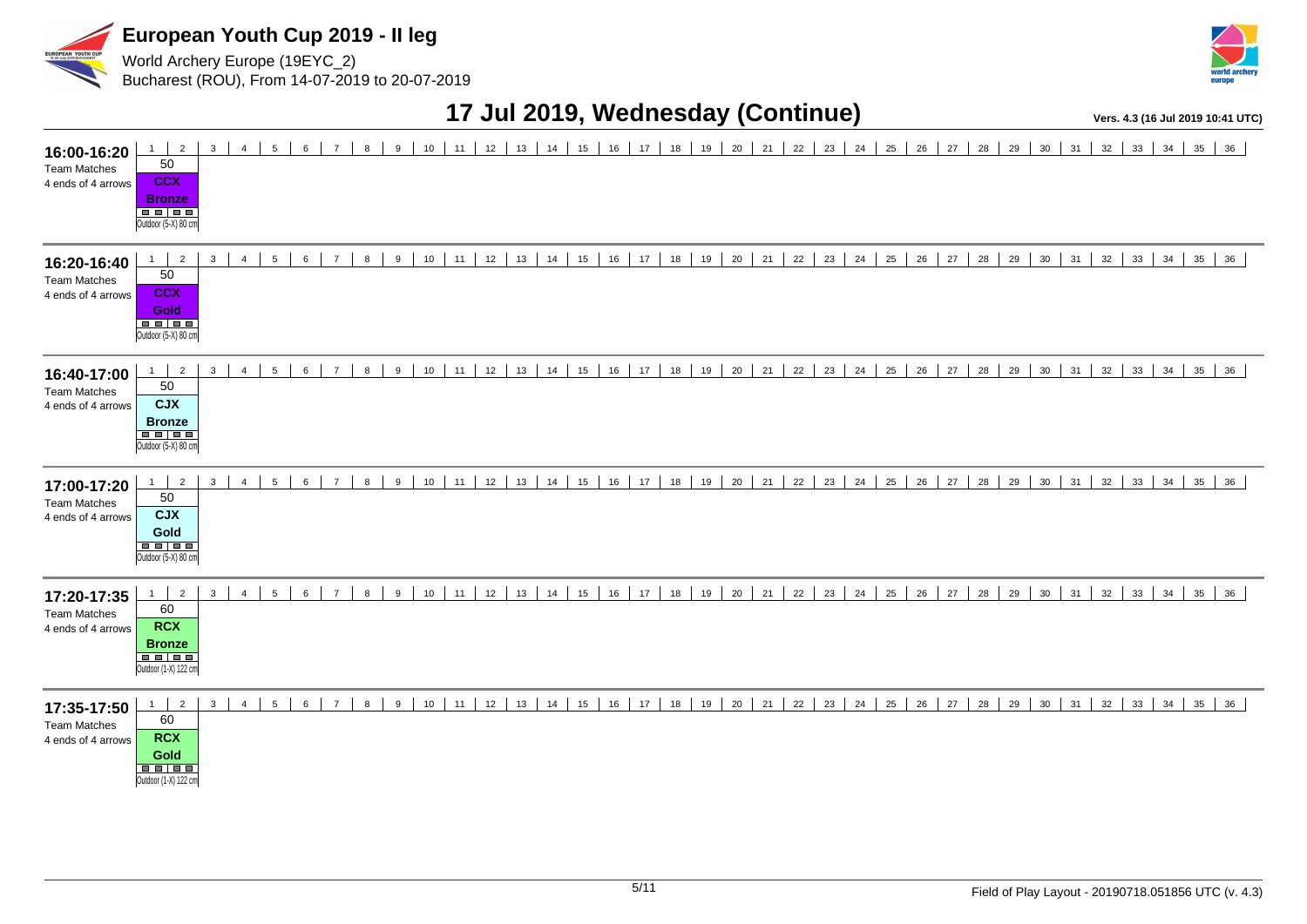

World Archery Europe (19EYC\_2) Bucharest (ROU), From 14-07-2019 to 20-07-2019



#### **17 Jul 2019, Wednesday (Continue) Vers. 4.3 (16 Jul 2019 10:41 UTC)**

| 17:50-18:05<br><b>Team Matches</b><br>4 ends of 4 arrows | $\overline{2}$<br>70<br><b>RJX</b><br><b>Bronze</b><br>Outdoor (1-X) 122 cm | 3<br>-4  |     | 9 | 10<br>11 | 12 | 13<br>14 | 15 | 16<br>17 | 18 | 20<br>19 | 21 | 22 | 23<br>24 | 25 | 26<br>27 | 28 | 29 | 30<br>31 | 32 | 33<br>34 | 35<br>36     |  |
|----------------------------------------------------------|-----------------------------------------------------------------------------|----------|-----|---|----------|----|----------|----|----------|----|----------|----|----|----------|----|----------|----|----|----------|----|----------|--------------|--|
| 18:05-18:20<br><b>Team Matches</b><br>4 ends of 4 arrows | $\mathcal{L}$<br>70<br><b>RJX</b><br><b>Gold</b><br>Outdoor (1-X) 122 cm    | 3<br>- 4 | . ა | 8 | 11<br>10 | 12 | 14<br>13 | 15 | 16<br>17 | 18 | 20<br>19 | 21 | 22 | 23<br>24 | 25 | 27<br>26 | 28 | 29 | 30<br>31 | 32 | 33<br>34 | $35 \mid 36$ |  |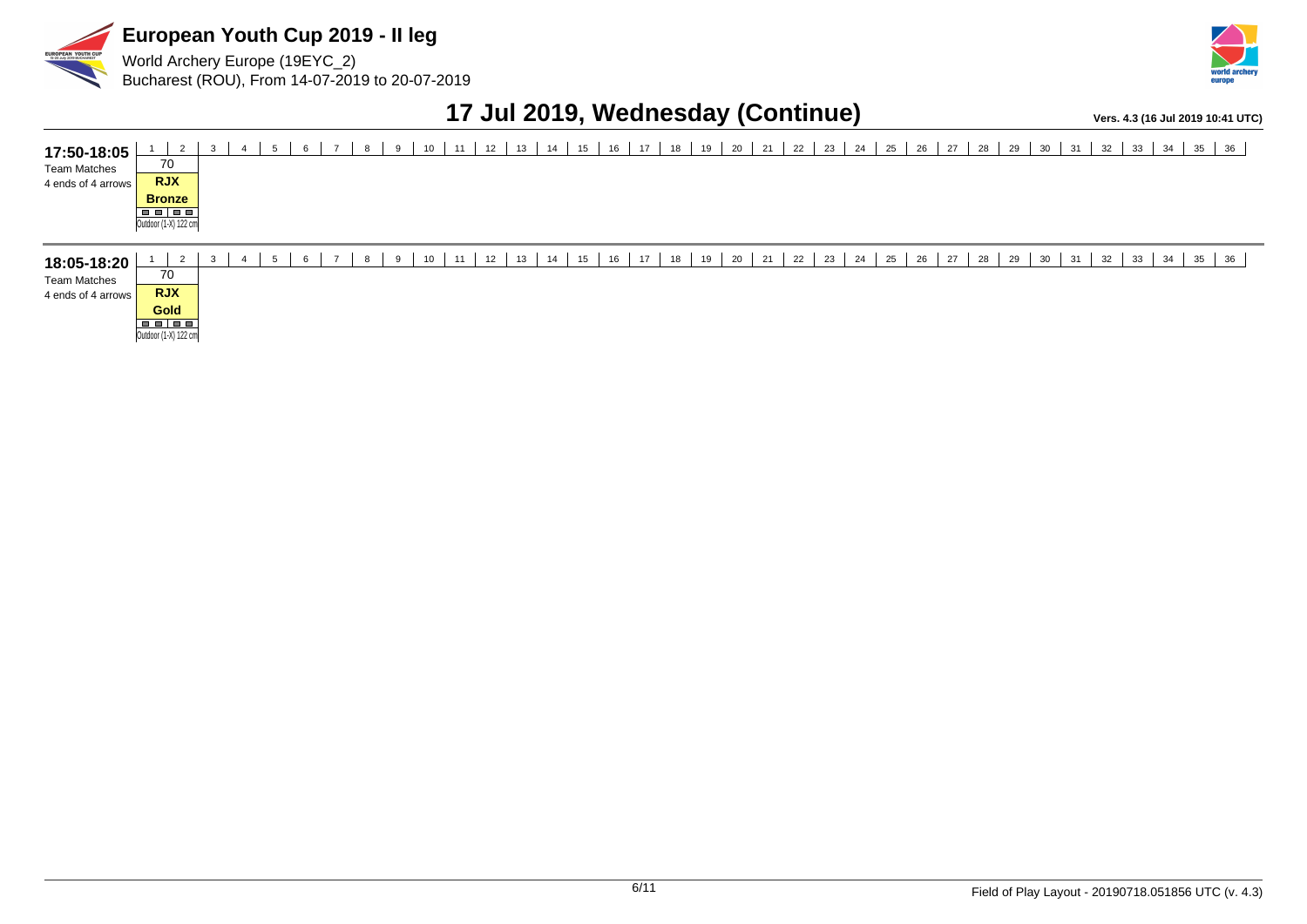



World Archery Europe (19EYC\_2) Bucharest (ROU), From 14-07-2019 to 20-07-2019

## **18 Jul 2019, Thursday Vers. 4.3 (16 Jul 2019 10:41 UTC)**

| 08:30-09:00                    | $2 \mid 3 \mid$<br>$\overline{4}$        | $8 \mid 9 \mid$<br>$5-1$<br>$6-1$<br>$\overline{7}$                            | $10$   11   12   13   14   15   16               |                                                                                              |                               | 17   18   19   20   21   22   23   24   25   26   27   28   29   30   31   32   33   34   35   36 |                                   | 37<br>$38 \mid 39 \mid 40 \mid 41$                   |                          |  |  |  |
|--------------------------------|------------------------------------------|--------------------------------------------------------------------------------|--------------------------------------------------|----------------------------------------------------------------------------------------------|-------------------------------|---------------------------------------------------------------------------------------------------|-----------------------------------|------------------------------------------------------|--------------------------|--|--|--|
| 1/16: RCM, RCW, CCM Warm Up    |                                          | 60                                                                             |                                                  |                                                                                              | 60                            |                                                                                                   |                                   | 50                                                   |                          |  |  |  |
|                                |                                          | <b>RCM</b>                                                                     |                                                  |                                                                                              | <b>RCW</b>                    |                                                                                                   |                                   | <b>CCM</b>                                           |                          |  |  |  |
|                                |                                          | <b>Warm Up</b>                                                                 |                                                  |                                                                                              | <b>Warm Up</b>                |                                                                                                   |                                   | <b>Warm Up</b>                                       |                          |  |  |  |
|                                |                                          |                                                                                |                                                  | Outdoor (1-X) 122 cm                                                                         |                               |                                                                                                   |                                   | Outdoor (5-X) 80 cm                                  |                          |  |  |  |
| 09:05-09:45                    | $\mathbf{3}$<br>2 I<br>$\overline{4}$    | 8<br>$5\overline{5}$<br>$\overline{7}$<br>9<br>$6-1$                           | $10$   11   12   13   14   15   16               | $17$   18   19   20   21   22                                                                | 23<br>$24 \mid 25 \mid$<br>60 | $26$   27   28  <br>29<br>30<br>31                                                                | 32<br>33<br>34                    | 36<br>35<br>37<br>38                                 | 39<br>$40 \mid 41$       |  |  |  |
| <b>Individual Matches</b>      |                                          | 60                                                                             |                                                  |                                                                                              | 50                            | 50                                                                                                |                                   |                                                      |                          |  |  |  |
| 5 ends of 3 arrows             |                                          | <b>RCM</b>                                                                     |                                                  |                                                                                              | <b>CCM</b>                    | <b>CCM</b>                                                                                        |                                   |                                                      |                          |  |  |  |
| 1/16: RCM, RCW, CCM Warm Up    |                                          | 1/16                                                                           |                                                  |                                                                                              | 1/16                          | . .                                                                                               | 1/16                              | -Bye-                                                |                          |  |  |  |
|                                |                                          |                                                                                |                                                  | Outdoor (1-X) 122 cm                                                                         |                               | <b>88 88 88 88</b>                                                                                | Outdoor (5-X) 80 cm               |                                                      |                          |  |  |  |
| 10:00-10:10                    | $2 \mid 3 \mid$<br>$\overline{4}$        | 8<br>11 12<br>$\overline{7}$<br>9<br>10 <sup>1</sup><br>5<br>6                 | 13<br>15<br>$16-1$<br>14                         | 17 <sup>1</sup><br>18<br>20<br>21<br>22<br>19                                                | 23<br>24                      | $25 \mid 26 \mid 27$<br>28<br>29<br>30<br>31                                                      | 33<br>32<br>34                    | $36 \mid 37$<br>38<br>35                             | 39<br>40<br>41           |  |  |  |
| 1/8: RCM. RCW. CCM. CCW Warm U |                                          | 60                                                                             |                                                  | 60                                                                                           |                               | 50                                                                                                |                                   | 50                                                   |                          |  |  |  |
|                                |                                          | <b>RCM</b>                                                                     |                                                  | <b>RCW</b>                                                                                   |                               | <b>CCW</b>                                                                                        |                                   | <b>CCM</b>                                           |                          |  |  |  |
|                                |                                          | <b>Warm Up</b>                                                                 |                                                  | <b>Warm Up</b>                                                                               |                               |                                                                                                   | <b>Warm Up</b>                    |                                                      |                          |  |  |  |
|                                |                                          |                                                                                | Outdoor (1-X) 122 cm                             |                                                                                              |                               |                                                                                                   | Outdoor (5-X) 80 cm               |                                                      |                          |  |  |  |
| 10:10-11:00                    | $2 \mid 3 \mid$<br>$\overline{4}$        | 8 <sup>1</sup><br>$11$ 12<br>$\overline{7}$<br>9<br>10<br>$5\overline{)}$<br>6 | 15<br>$13 \mid 14$                               | 16   17   18   19   20   21  <br>$\vert$ 22 $\vert$                                          | 23<br>24                      | $25 \mid 26 \mid 27$<br>28<br>29<br>31<br>30                                                      | $33 \mid 34 \mid$<br>32           | $36 \mid 37$<br>38<br>35                             | 39<br>40 41              |  |  |  |
| <b>Individual Matches</b>      |                                          | 60                                                                             |                                                  | 60                                                                                           |                               | 50                                                                                                |                                   | 50                                                   |                          |  |  |  |
| 5 ends of 3 arrows             |                                          | <b>RCM</b>                                                                     |                                                  | <b>RCW</b>                                                                                   |                               | <b>CCW</b>                                                                                        |                                   | <b>CCM</b>                                           |                          |  |  |  |
|                                |                                          | 1/8<br>00 00 00 00 00 00 00 00                                                 |                                                  | 1/8                                                                                          |                               | 1/8                                                                                               |                                   | 1/8                                                  |                          |  |  |  |
|                                |                                          |                                                                                | Outdoor (1-X) 122 cm                             |                                                                                              |                               |                                                                                                   | Outdoor (5-X) 80 cm               |                                                      |                          |  |  |  |
| 10:50-11:25                    | $2 \mid 3 \mid$<br>$\overline{4}$        | $\overline{7}$<br>10 <sup>1</sup><br>$11$ 12<br>5<br>6<br>8<br>9               | 13<br>14<br>15<br>16                             | 17<br>$\vert$ 20 $\vert$ 21 $\vert$<br>22<br>18 19                                           | 23<br>24                      | $25 \mid 26 \mid 27$<br>28<br>29<br>30<br>31                                                      | 32<br>$33 \mid 34 \mid$           | 38<br>35<br>$36 \mid 37$                             | 39<br>40<br>41           |  |  |  |
| <b>Individual Matches</b>      |                                          | 60                                                                             |                                                  | 60                                                                                           |                               | 50                                                                                                |                                   | 50                                                   |                          |  |  |  |
| 5 ends of 3 arrows             |                                          | <b>RCM</b>                                                                     |                                                  | <b>RCW</b>                                                                                   |                               | <b>CCW</b>                                                                                        |                                   | <b>CCM</b>                                           |                          |  |  |  |
|                                |                                          | 1/4                                                                            |                                                  | 1/4                                                                                          |                               | 1/4                                                                                               |                                   | 1/4                                                  |                          |  |  |  |
|                                |                                          | <u>.</u>                                                                       | $\overline{\phantom{0}}$<br>Outdoor (1-X) 122 cm | <b>.</b><br>.                                                                                |                               | <del>.</del><br>$\overline{\phantom{a}}$                                                          | Outdoor (5-X) 80 cm               | $\overline{\phantom{a}}$<br>$\overline{\phantom{a}}$ | $\overline{\phantom{a}}$ |  |  |  |
| 11:25-11:55                    | $2 \mid 3 \mid 4 \mid$<br>1 <sup>1</sup> | 8<br>9<br>$5 \vert$<br>$\overline{7}$<br>10<br>6                               |                                                  | 11   12   13   14   15   16   17   18   19   20   21   22   23   24   25   26   27   28   29 |                               | 30                                                                                                | $31 \mid 32 \mid 33 \mid 34 \mid$ | 35 36 37 38                                          | 39   40   41             |  |  |  |
| <b>Individual Matches</b>      |                                          | 60                                                                             |                                                  | 60                                                                                           |                               | 50                                                                                                |                                   | 50                                                   |                          |  |  |  |
| 5 ends of 3 arrows             |                                          | <b>RCM</b>                                                                     |                                                  | <b>RCW</b>                                                                                   |                               | <b>CCW</b>                                                                                        |                                   | <b>CCM</b>                                           |                          |  |  |  |
|                                |                                          | 1/2                                                                            |                                                  | 1/2                                                                                          |                               | 1/2                                                                                               |                                   | 1/2                                                  |                          |  |  |  |
|                                |                                          |                                                                                | Outdoor (1-X) 122 cm                             | <del>.</del>                                                                                 |                               | - - - - -                                                                                         | Outdoor (5-X) 80 cm               | <del>.</del>                                         |                          |  |  |  |
|                                |                                          |                                                                                |                                                  |                                                                                              |                               |                                                                                                   |                                   |                                                      |                          |  |  |  |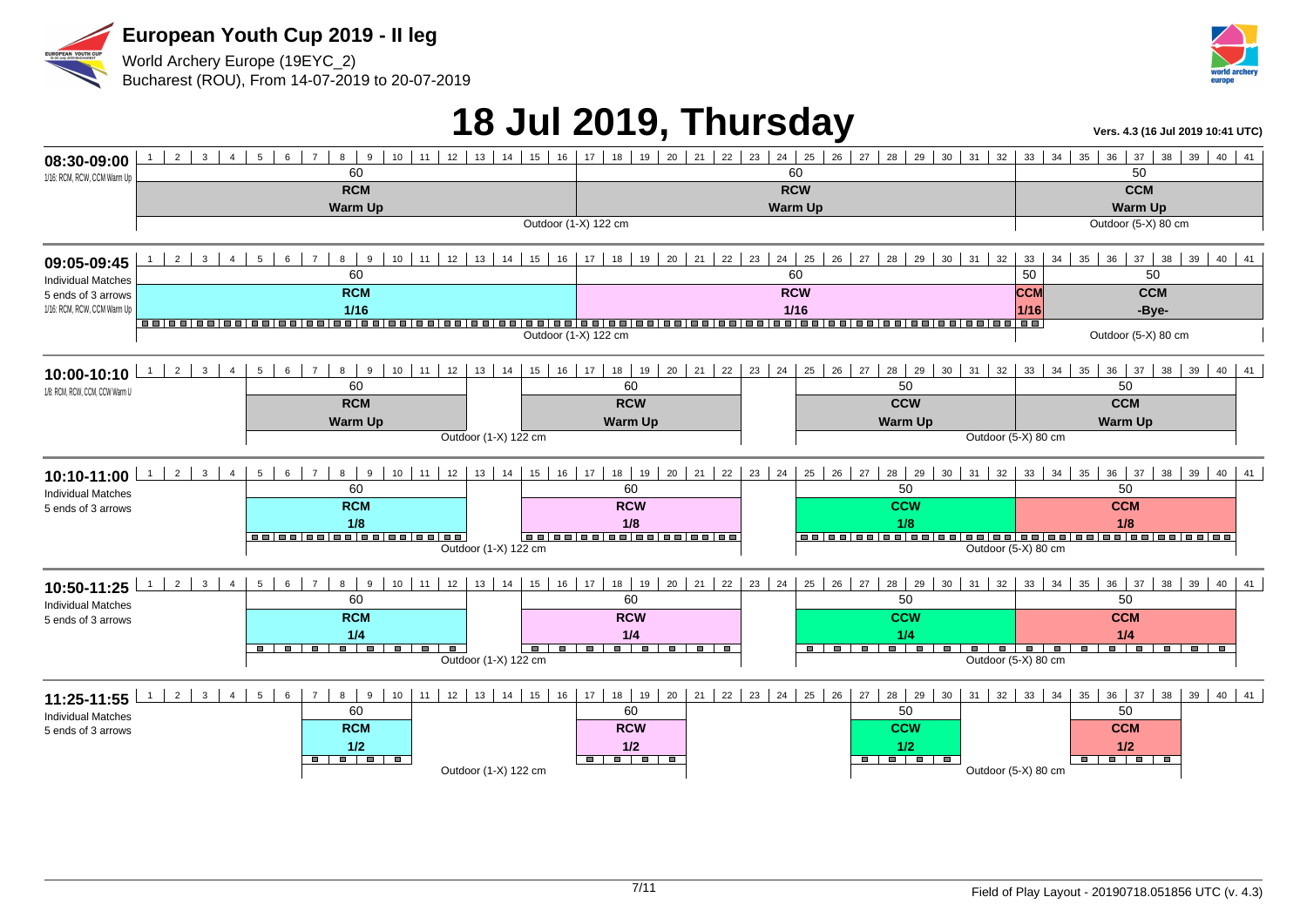



#### **18 Jul 2019, Thursday (Continue)** *Vers. 4.3 (16 Jul 2019 10:41 UTC)*

| 14:30-15:00<br>1/16: RJM, RJW Warm Up                                                                                                   | $2 \mid 3 \mid$<br>$\overline{4}$         | $5\overline{5}$<br>$6 \mid 7$<br>70<br><b>RJM</b><br><b>Warm Up</b>                                                      | Outdoor (1-X) 122 cm                                    |                                                                                               | 70<br><b>RJW</b><br><b>Warm Up</b>                                                         | 8 9 10 11 12 13 14 15 16 17 18 19 20 21 22 23 24 25 26 27 28 29 30 31 32 33 34 35 36 37 38                     |                                                                                                     | 39<br>$40 \mid 41$       |
|-----------------------------------------------------------------------------------------------------------------------------------------|-------------------------------------------|--------------------------------------------------------------------------------------------------------------------------|---------------------------------------------------------|-----------------------------------------------------------------------------------------------|--------------------------------------------------------------------------------------------|----------------------------------------------------------------------------------------------------------------|-----------------------------------------------------------------------------------------------------|--------------------------|
| 15:05-15:45<br><b>Individual Matches</b><br>5 ends of 3 arrows<br>1/16: RJM, RJW Warm Up                                                | $\overline{2}$<br>$\overline{\mathbf{3}}$ | 8 <sup>1</sup><br>9<br>$11$   $12$   $13$  <br>$6\phantom{1}$<br>10<br>5<br>$\overline{7}$<br>70<br><b>RJM</b><br>$1/16$ | $14$ 15 16<br>Outdoor (1-X) 122 cm                      | 19<br>$20 \mid 21$<br>17<br>18                                                                | 22<br>23<br>25<br>26<br>24<br>70<br><b>RJW</b><br>$1/16$<br>------------------------------ | $31 \mid 32$<br>28 29 30<br>27<br>70<br><b>RJW</b><br>-Bye-                                                    | $34$   35   36   37   38   39  <br>33                                                               | $40 \mid 41$             |
| 16:00-16:10<br>1/8: RJM, RJW, CJM, CJW Warm U                                                                                           | $2 \mid 3 \mid 4$                         | $6 \mid 7 \mid$<br>$8 \mid 9$<br>10   11   12   13   14  <br>5 <sub>5</sub><br>70<br><b>RJM</b><br><b>Warm Up</b>        | Outdoor (1-X) 122 cm                                    | 15   16   17   18   19   20   21   22   23   24  <br>70<br><b>RJW</b><br><b>Warm Up</b>       | $25 \mid 26 \mid 27 \mid$                                                                  | $28$ 29<br>$30$ 31 32<br>50<br><b>CJW</b><br><b>Warm Up</b><br>Outdoor (5-X) 80 cm                             | $33 \mid 34 \mid 35 \mid$<br>50<br><b>CJM</b><br><b>Warm Up</b>                                     | 36 37 38 39 40 41        |
| 1<br>16:10-17:00<br><b>Individual Matches</b><br>5 ends of 3 arrows                                                                     | $2 \mid 3 \mid$<br>$\overline{4}$         | $6 \mid 7$<br>8 9<br>$5-1$<br>12<br>10<br>11<br>70<br><b>RJM</b><br>1/8<br>-----------------                             | 13<br>15<br>16<br>14<br>Outdoor (1-X) 122 cm            | 17<br>18<br>19<br>20<br>21<br>70<br><b>RJW</b><br>1/8                                         | 22<br>23<br>24<br>25<br>26                                                                 | 28<br>27<br>29<br>30<br>32<br>31<br>50<br><b>CJW</b><br>1/8<br>Outdoor (5-X) 80 cm                             | $36 \mid 37$<br>33<br>34<br>35<br>50<br><b>CJM</b><br>1/8                                           | 38<br>39<br>$40 \mid 41$ |
| 16:50-17:25<br><b>Individual Matches</b><br>5 ends of 3 arrows                                                                          | $2 \mid 3 \mid$<br>$\overline{4}$         | 8 <sup>1</sup><br>$6 \mid 7$<br>9<br>10<br>$11$ 12<br>5 <sub>5</sub><br>70<br><b>RJM</b><br>1/4<br><b>.</b> .<br>----    | $13 \mid 14 \mid$<br>Outdoor (1-X) 122 cm               | 15   16   17   18   19   20   21  <br>70<br><b>RJW</b><br>1/4                                 | 22<br>$23 \mid 24$<br>$25 \mid 26 \mid 27 \mid$<br>$\overline{\phantom{a}}$                | 28 29<br>30<br>$31 \mid 32$<br>50<br><b>CJW</b><br>1/4<br><b>POST</b><br>$\blacksquare$<br>Outdoor (5-X) 80 cm | $36 \mid 37 \mid 38 \mid 39 \mid$<br>33<br>$34 \mid 35 \mid$<br>50<br><b>CJM</b><br>1/4<br><u>.</u> | 40 41                    |
| 17:25-17:55 $\begin{array}{ c c c c c c c c c }\n\hline\n1 & 2 & 3 & 4\n\end{array}$<br><b>Individual Matches</b><br>5 ends of 3 arrows |                                           | $8 \mid 9$<br>$5 \mid 6 \mid$<br>7 <sup>7</sup><br>10<br>70<br><b>RJM</b><br>1/2<br>- - - - -                            | $11$   12   13   14   15   16  <br>Outdoor (1-X) 122 cm | 17   18   19   20   21   22   23   24   25   26   27  <br>70<br><b>RJW</b><br>1/2<br><b>.</b> |                                                                                            | 28 29 30<br>50<br><b>CJW</b><br>1/2<br>8 8 8 8 8<br>Outdoor (5-X) 80 cm                                        | $31 \mid 32 \mid 33 \mid 34 \mid$<br>50<br><b>CJM</b><br>1/2<br>- - - - -                           | $35$ 36 37 38 39 40 41   |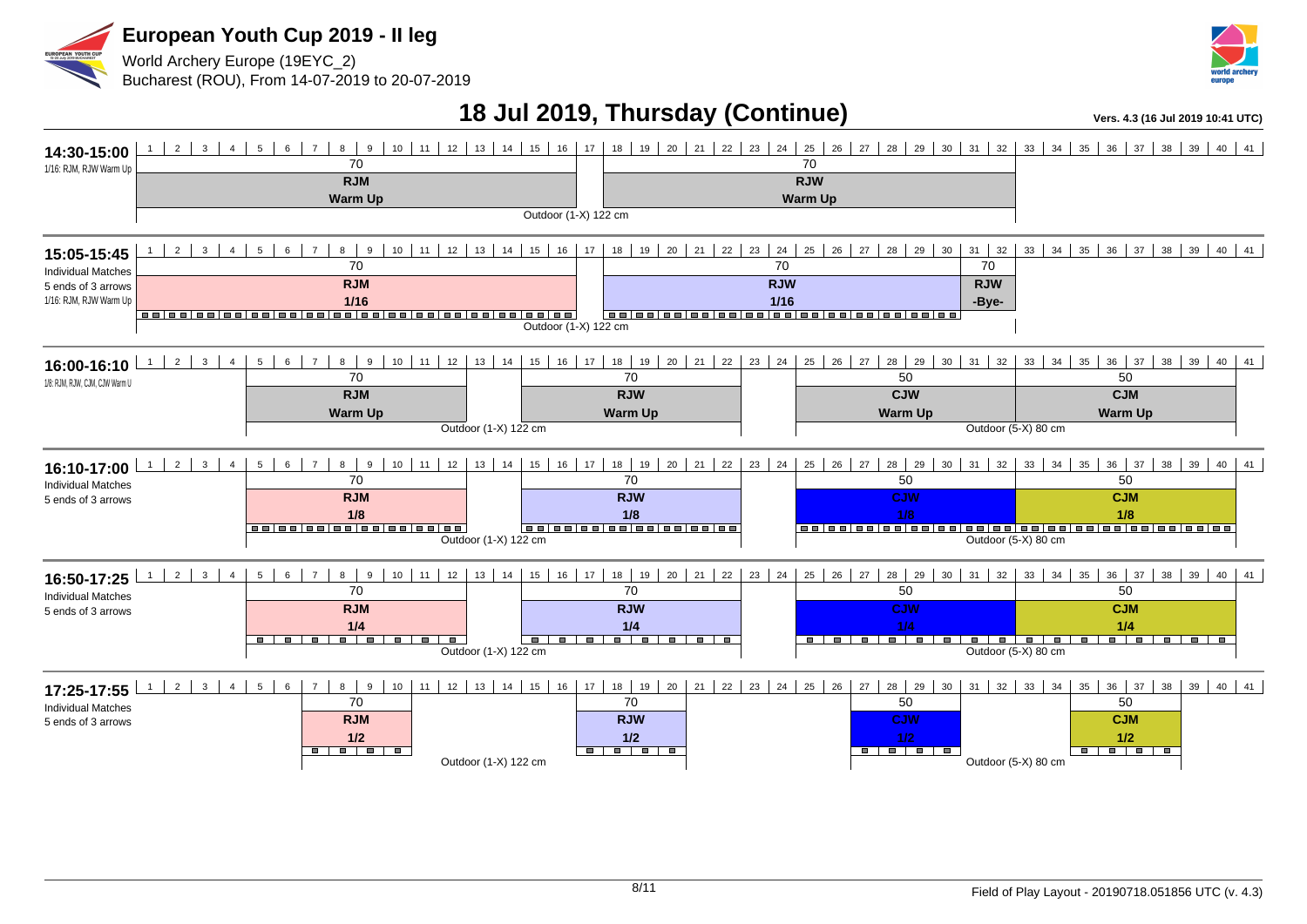

World Archery Europe (19EYC\_2) Bucharest (ROU), From 14-07-2019 to 20-07-2019



# **19 Jul 2019, Friday Vers. 4.3 (16 Jul 2019 10:41 UTC)**

|                                                                                   |                |                                                                                            |                                         |                |                                                             |                |                |                                                                    |                      |                                                             |    |                                                         |    |                                                                                                                           |    |                                                                                                | J  |                                                               |    |                                                      |    |                                                      |    |                                                 |
|-----------------------------------------------------------------------------------|----------------|--------------------------------------------------------------------------------------------|-----------------------------------------|----------------|-------------------------------------------------------------|----------------|----------------|--------------------------------------------------------------------|----------------------|-------------------------------------------------------------|----|---------------------------------------------------------|----|---------------------------------------------------------------------------------------------------------------------------|----|------------------------------------------------------------------------------------------------|----|---------------------------------------------------------------|----|------------------------------------------------------|----|------------------------------------------------------|----|-------------------------------------------------|
| 08:30-08:50<br>1/8: RCM, RCW Warm Up                                              | $\mathbf{1}$   | 2 <sup>1</sup>                                                                             | 3<br>60<br><b>RCM</b><br><b>Warm Up</b> | $\overline{4}$ | 5<br>60<br><b>RCM</b><br>Warm Up                            | 6              | $\overline{7}$ | 8<br>9<br>60<br><b>RCM</b><br>Warm Up                              | 10 <sup>1</sup>      | 12<br>11<br>60<br><b>RCM</b><br><b>Warm Up</b>              | 13 | 14<br>15<br>60<br><b>RCM</b><br><b>Warm Up</b>          | 16 | 17 <sup>1</sup><br>18<br>60<br><b>RCM</b><br><b>Warm Up</b><br>Outdoor (1-X) 122 cm                                       | 19 | $20 \mid 21$<br>60<br><b>RCW</b><br><b>Warm Up</b>                                             | 22 | $23 \mid 24$<br>60<br><b>RCW</b><br><b>Warm Up</b>            | 25 | 26<br>27<br>60<br><b>RCW</b><br>Warm Up              | 28 | 29<br>30<br>60<br><b>RCW</b><br>Warm Up              | 31 | 32 <br>33<br>60<br><b>RCW</b><br><b>Warm Up</b> |
| 08:55-09:25<br><b>Team Matches</b><br>4 ends of 6 arrows<br>1/8: RCM, RCW Warm Up | $\mathbf{1}$   | 2                                                                                          | 3<br>60<br><b>RCM</b><br>-Bye-          | $\overline{4}$ | 5 <sup>1</sup><br>60<br><b>RCM</b><br>1/8<br><b>GER THE</b> | 6              | $\overline{7}$ | 8 <sup>1</sup><br>9<br>60<br><b>RCM</b><br>1/8<br><b>BOOT DOOR</b> | 10 <sup>1</sup>      | 11   12  <br>60<br><b>RCM</b><br>1/8<br><b>BOOT BOOT</b>    | 13 | 14<br>15<br>60<br><b>RCM</b><br>1/8<br><b>BOOT BOOT</b> | 16 | $17$ 18<br>60<br><b>RCM</b><br>1/8<br><b>COLOR COLOR</b><br>Outdoor (1-X) 122 cm                                          | 19 | $20 \mid 21$<br>60<br><b>RCW</b><br>1/8<br><b>THE LINE</b>                                     | 22 | $23 \mid 24$<br>60<br><b>RCW</b><br>1/8<br><b>BOOT ROOM</b>   | 25 | 26<br>27<br>60<br><b>RCW</b><br>-Bye-                | 28 | 29<br>30<br>60<br><b>RCW</b><br>-Bye-                | 31 | 32<br>33<br>60<br><b>RCW</b><br>-Bye-           |
| 09:25-09:55<br><b>Team Matches</b><br>4 ends of 6 arrows                          | $\mathbf{1}$   | $\overline{c}$                                                                             | 3                                       | $\overline{4}$ | 5                                                           | 6              | $\overline{7}$ | 8<br>$\boldsymbol{9}$<br>60<br><b>RCM</b><br>1/4<br><b>BAD 000</b> | 10                   | 11   12  <br>60<br><b>RCM</b><br>1/4<br>and and             | 13 | 14<br>15<br>60<br><b>RCM</b><br>1/4<br><b>BUD 00</b>    | 16 | $17$ 18<br>60<br><b>RCM</b><br>1/4<br><b>SHE BAS</b>                                                                      | 19 | 21<br>20 <sub>1</sub><br>60<br><b>RCW</b><br>1/4<br><b>CONT   CONT</b><br>Outdoor (1-X) 122 cm | 22 | $23 \mid 24$<br>60<br><b>RCW</b><br>1/4<br><b>COLOR COLOR</b> | 25 | 26<br>27<br>60<br><b>RCW</b><br>1/4<br>and and       | 28 | 29<br>30<br>60<br><b>RCW</b><br>1/4<br><b>BIB 00</b> | 31 | 32<br>33                                        |
| 09:55-10:25<br><b>Team Matches</b><br>4 ends of 6 arrows                          | $\mathbf{1}$   | $\overline{2}$                                                                             | $\mathbf 3$                             | $\overline{4}$ | 5                                                           | 6              | $\overline{7}$ | 8<br>9                                                             | 10 <sup>1</sup>      | 11   12<br>60<br><b>RCM</b><br>1/2<br>an an                 | 13 | 14<br>15<br>60<br><b>RCM</b><br>1/2<br><b>BOOT DOOR</b> | 16 | $17$ 18                                                                                                                   |    | $19 \mid 20 \mid 21 \mid 22$<br>Outdoor (1-X) 122 cm                                           |    | $23 \mid 24$<br>60<br><b>RCW</b><br>1/2<br>and and            | 25 | $26$   27<br>60<br><b>RCW</b><br>1/2<br>and and      | 28 | 29<br>30                                             | 31 | 32<br>33                                        |
| 10:40-11:00<br>1/8: RJM Warm Up<br>1/4: RJM, RJW Warm Up                          | $\mathbf{1}$   | 2                                                                                          | 3 <sup>7</sup>                          | $\overline{4}$ | $5 \mid$<br>70<br><b>RJM</b><br>Warm Up                     | 6              | $\overline{7}$ | 8 <sup>1</sup><br>9<br>70<br><b>RJM</b><br>Warm Up                 | 10                   | $11$   12  <br>70<br><b>RJM</b><br>Warm Up                  | 13 | $14 \mid 15$<br>70<br><b>RJM</b><br>Warm Up             | 16 | $17$ 18<br>70<br><b>RJM</b><br><b>Warm Up</b><br>Outdoor (1-X) 122 cm                                                     | 19 | $20 \mid 21$<br>70<br><b>RJM</b><br><b>Warm Up</b>                                             | 22 | $23 \mid 24 \mid$<br>70<br><b>RJW</b><br><b>Warm Up</b>       | 25 | $26$ 27<br>70<br><b>RJW</b><br>Warm Up               | 28 | 29 30<br>70<br><b>RJW</b><br>Warm Up                 | 31 | $32 \mid 33$                                    |
| 11:05-11:35<br><b>Team Matches</b><br>4 ends of 6 arrows<br>1/4: RJM, RJW Warm Up | $\mathbf{1}$   | 2                                                                                          | 3 <sup>1</sup>                          | $\overline{4}$ | 5 <sup>1</sup><br>70<br><b>RJM</b><br>-Bye-                 | 6              | $\overline{7}$ | 8 <sup>1</sup><br>9<br>70<br><b>RJM</b><br>-Bye-                   | 10                   | 11   12   13  <br>70<br><b>RJM</b><br>1/8<br><b>BAR BAR</b> |    | $14$ 15<br>70<br><b>RJM</b><br>1/8<br><b>BOOT BOOT</b>  | 16 | $17$ 18<br>70<br><b>RJM</b><br>1/8<br><b>BEET BEET</b><br>Outdoor (1-X) 122 cm                                            | 19 | 20   21   22  <br>70<br><b>RJM</b><br>1/8<br><b>COLORED TO BE AN</b>                           |    | $23 \mid 24 \mid$<br>70<br><b>RJW</b><br><b>Warm Up</b>       | 25 | $26 \mid 27$<br>70<br><b>RJW</b><br>Warm Up          | 28 | 29 30<br>70<br><b>RJW</b><br><b>Warm Up</b>          | 31 | $32 \mid 33$                                    |
| 11:35-12:05<br><b>Team Matches</b><br>4 ends of 6 arrows<br>1/4: RJM, RJW Warm Up | $\mathbf{1}$   | $2^{\circ}$                                                                                | 3                                       | $\overline{4}$ | 5                                                           | 6              | $\overline{7}$ | 8                                                                  | 9<br>10 <sup>1</sup> | $11$ 12<br>70<br><b>RJM</b><br>1/4<br>an   an               | 13 | 14<br>15<br>70<br><b>RJM</b><br>1/4<br><b>HERE HERE</b> | 16 | $17$ 18<br>70<br><b>RJM</b><br>1/4<br>$\mathbf{m}$ and                                                                    | 19 | $20 \mid 21$<br>70<br><b>RJM</b><br>1/4<br><b>BOD BOD</b><br>Outdoor (1-X) 122 cm              | 22 | $23 \mid 24 \mid$<br>70<br><b>RJW</b><br>1/4<br>$\frac{1}{2}$ | 25 | $26$ 27<br>70<br><b>RJW</b><br>-Bye-                 | 28 | 29<br>30<br>70<br><b>RJW</b><br>-Bye-                | 31 | 32<br>33                                        |
| 12:05-12:35<br><b>Team Matches</b><br>4 ends of 6 arrows                          | $1 \mid$       | 2 <sup>1</sup>                                                                             | 3 <sup>1</sup>                          |                | $4 \mid 5 \mid$                                             |                |                |                                                                    |                      | $6$   7   8   9   10   11   12   13                         |    | $14$ 15<br>70<br><b>RJM</b><br>1/2<br><b>HILL ROOM</b>  | 16 | $17$ 18<br>70<br><b>RJM</b><br>1/2<br><b>BRE 198</b>                                                                      |    | $19 \mid 20 \mid 21 \mid 22$<br>Outdoor (1-X) 122 cm                                           |    | $23 \mid 24 \mid$<br>70<br><b>RJW</b><br>1/2<br>and and       | 25 | $26$ 27<br>70<br><b>RJW</b><br>1/2<br><b>BIB BIB</b> | 28 | $29 \mid 30 \mid 31 \mid 32 \mid 33$                 |    |                                                 |
| 14:30-14:50<br><b>Team Matches</b><br>4 ends of 6 arrows                          |                | $1 \mid 2$<br>60<br><b>RCW</b><br><b>Bronze</b><br><b>um</b>   and<br>Outdoor (1-X) 122 cm | 3 <sup>1</sup>                          | $\overline{4}$ | 5 <sup>1</sup>                                              | 6 <sup>1</sup> | 7 <sup>1</sup> | 8 <sup>1</sup>                                                     |                      |                                                             |    |                                                         |    | 9   10   11   12   13   14   15   16   17   18   19   20   21   22   23   24   25   26   27   28   29   30   31   32   33 |    |                                                                                                |    |                                                               |    |                                                      |    |                                                      |    |                                                 |
| 14:50-15:10<br><b>Team Matches</b><br>4 ends of 6 arrows                          | 1 <sup>1</sup> | $\overline{2}$<br>60<br><b>RCW</b><br>Gold<br>an an<br>Outdoor (1-X) 122 cm                | 3                                       | $4 \mid$       | 5 <sup>1</sup>                                              |                |                |                                                                    |                      |                                                             |    |                                                         |    | 6 7 8 9 10 11 12 13 14 15 16 17 18 19 20 21 22 23 24 25 26 27 28 29 30 31 32 33                                           |    |                                                                                                |    |                                                               |    |                                                      |    |                                                      |    |                                                 |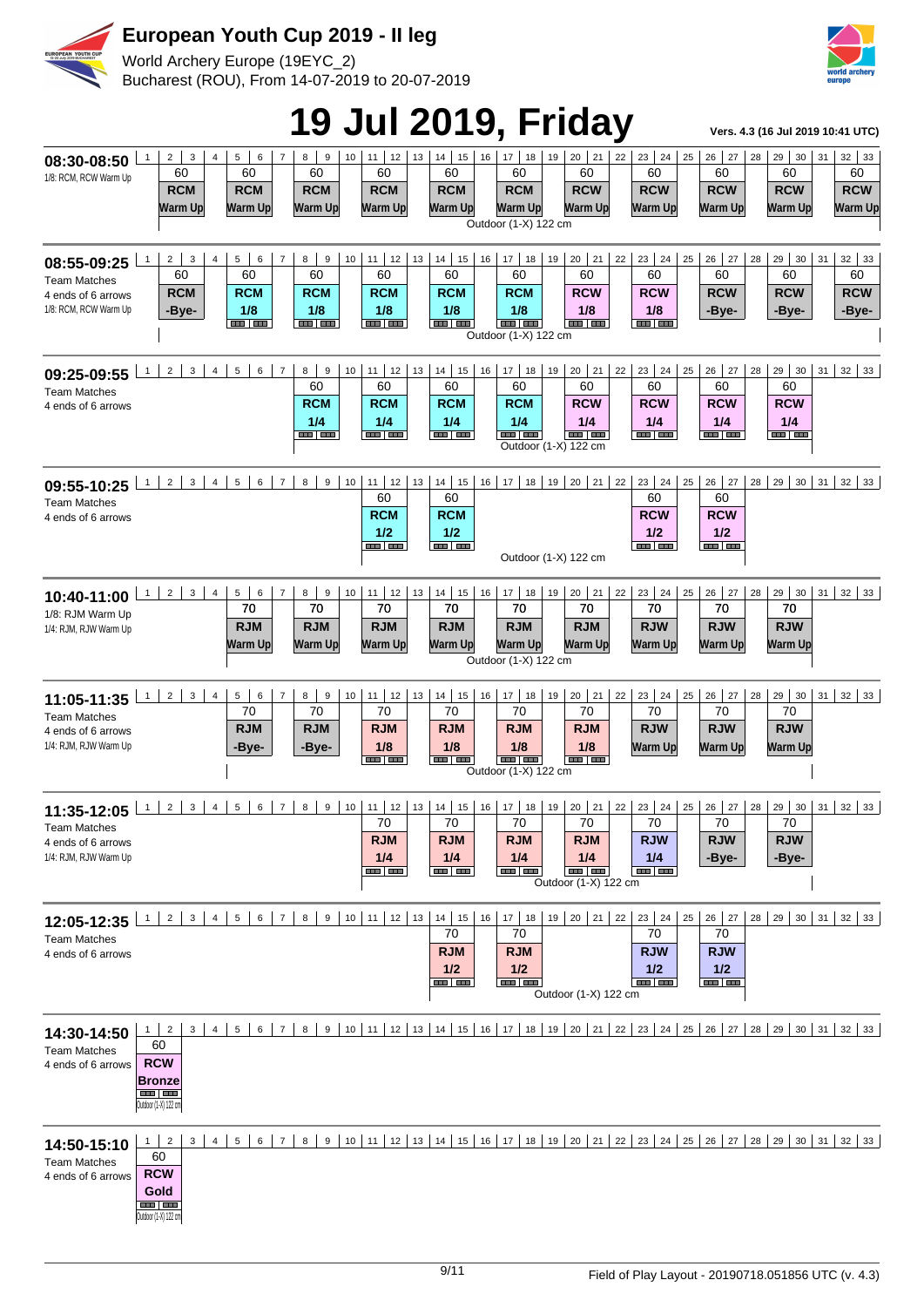

World Archery Europe (19EYC\_2) Bucharest (ROU), From 14-07-2019 to 20-07-2019



#### **19 Jul 2019, Friday (Continue) Vers. 4.3 (16 Jul 2019 10:41 UTC)**

| 15:10-15:30<br><b>Team Matches</b><br>4 ends of 6 arrows | $\overline{2}$<br>$\mathbf{1}$<br>60<br><b>RCM</b><br><b>Bronze</b><br>$\overline{\phantom{a}}$<br>Outdoor (1-X) 122 cm | 3<br>$\overline{4}$ | 5<br>6 | 8<br>$\overline{7}$ | 9                | 10<br>11   | 12<br>13              | 14<br>15 | 16<br>17 | 18<br>19 | 21<br>20 | 23<br>24<br>22 | 25<br>26 | 27 | 28<br>29       | $30 \mid 31 \mid$ | 32<br>33 |
|----------------------------------------------------------|-------------------------------------------------------------------------------------------------------------------------|---------------------|--------|---------------------|------------------|------------|-----------------------|----------|----------|----------|----------|----------------|----------|----|----------------|-------------------|----------|
| 15:30-15:50<br><b>Team Matches</b><br>4 ends of 6 arrows | $1 \mid$<br>$\overline{2}$<br>60<br><b>RCM</b><br>Gold<br>and an<br>Outdoor (1-X) 122 cm                                | 3<br>4              | 5<br>6 | $\overline{7}$<br>8 | 9                | 10<br>11   | 12<br>13              | 14<br>15 | 16<br>17 | 18<br>19 | 20<br>21 | 22<br>23<br>24 | 25<br>26 | 27 | 28<br>29<br>30 | 31                | 32<br>33 |
| 15:50-16:10<br><b>Team Matches</b><br>4 ends of 6 arrows | $\overline{2}$<br>1<br>70<br><b>RJW</b><br><b>Bronze</b><br><b>BRET BER</b><br>Outdoor (1-X) 122 cm                     | 3<br>$\overline{4}$ | 5<br>6 | $\overline{7}$<br>8 | $\boldsymbol{9}$ | 10<br>11   | 13 14 <br>12          | 15       | 16<br>17 | 18<br>19 | 20<br>21 | 22<br>23<br>24 | 25<br>26 | 27 | 28<br>29<br>30 | 31                | 32<br>33 |
| 16:10-16:30<br><b>Team Matches</b><br>4 ends of 6 arrows | $1 \vert$<br>$\sqrt{2}$<br>70<br><b>RJW</b><br>Gold<br>and Lane<br>Outdoor (1-X) 122 cm                                 | 3<br>4              | 5<br>6 | $\overline{7}$<br>8 | $\mathsf g$      | $10$<br>11 | 12<br>13              | 14<br>15 | 17<br>16 | 18<br>19 | 21<br>20 | 22<br>23<br>24 | 25<br>26 | 27 | 28<br>29<br>30 | 31                | 32<br>33 |
| 16:30-16:50<br><b>Team Matches</b><br>4 ends of 6 arrows | $\overline{2}$<br>$\mathbf{1}$<br>70<br><b>RJM</b><br><b>Bronze</b><br>and an<br>Outdoor (1-X) 122 cm                   | 3<br>4              | 5<br>6 | $\overline{7}$<br>8 | 9                | 10<br>11   | 12<br>13              | 14<br>15 | 16<br>17 | 18<br>19 | 20<br>21 | 22<br>23<br>24 | 25<br>26 | 27 | 28<br>29       | 30<br>31          | 32<br>33 |
| 16:50-17:10<br><b>Team Matches</b><br>4 ends of 6 arrows | $1 \mid$<br>$\overline{2}$<br>70<br><b>RJM</b><br>Gold<br><b>THE REAL</b><br>Outdoor (1-X) 122 cm                       | 3<br>4              | 5<br>6 | $\overline{7}$<br>8 | 9                | 10<br>11   | 12<br>13 <sup>1</sup> | 14<br>15 | 16<br>17 | 18<br>19 | 20<br>21 | 22<br>23<br>24 | 25<br>26 | 27 | 28<br>29       | 30<br>31          | 32<br>33 |